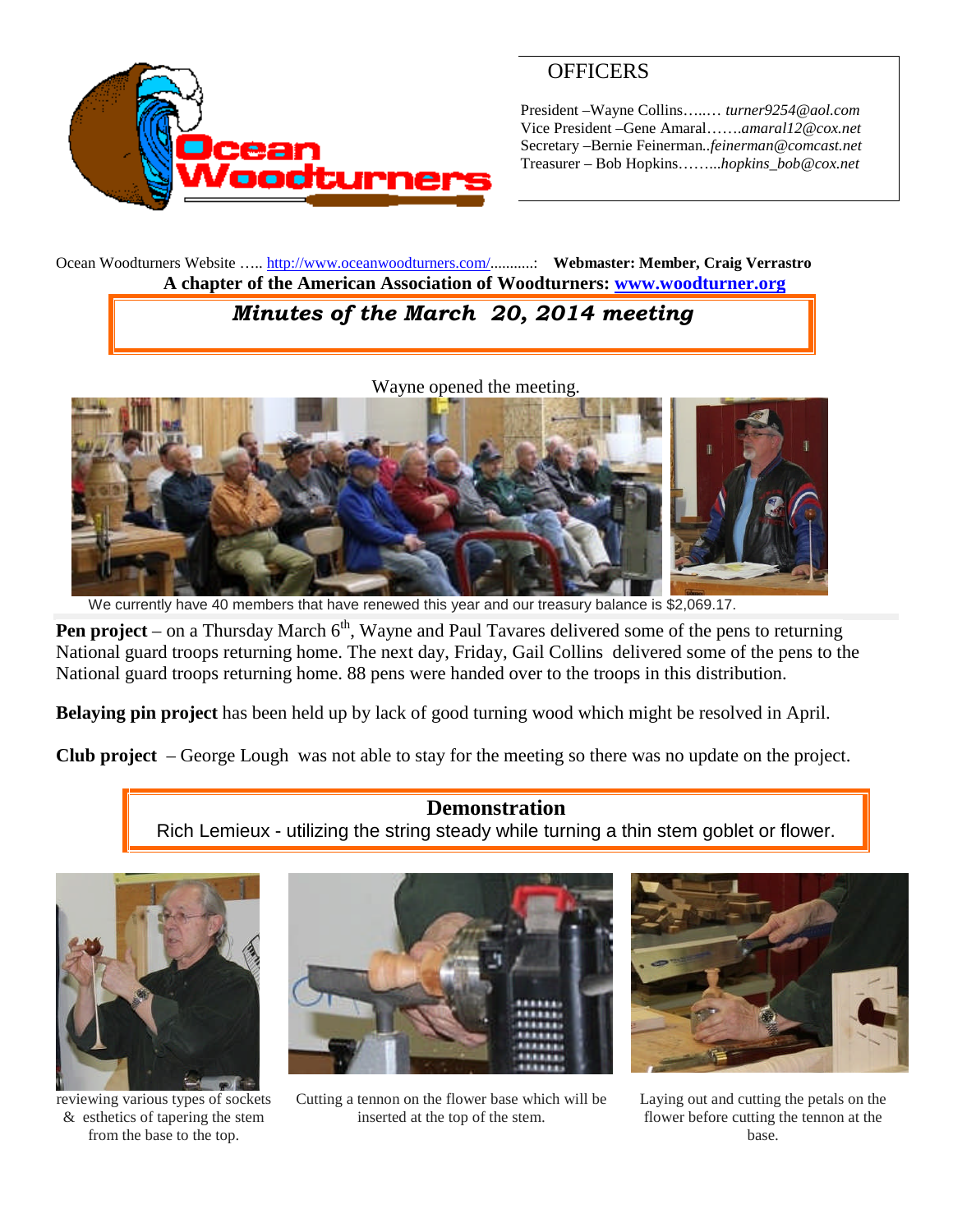

One way of making a socket for the tennon. Locating the steady after turning the top



portion of the stem.



shows how the string is wrapped to stabilize the stem

The string is construction grade string that can be bought at Home Depot, Lowes, etc. The string could also be kite string, but it not as good because it tends to plasticize due to friction.





Turning to  $1/8$ " dia. Sanding each section before moving the steady closer to the base.

Rich said to move the jig another 1"-2", turn it down and sand(each time that he moved the jig toward the base). He would gradually leave the stem larger because he wanted the stem to gradually become thicker in order to support the stem and give him enough wood to form the flared base. Rich said that he would move the jig several times after beginning the 1/8" top depending how long he wanted the flower to be.

#### **Show and Tell**



Paul Tavares showed 2 segmented vessels. The first *is made of curly Maple and Purple heart diamonds.* The second one is made of Oak, and a middle strip M*aple with Blood Wood*



Charlie Hockenson –showed a segmented cutting board and salt and pepper grinders using Cherry, Hickory & Black Walnut.

Earl Randall - Maple and Mahogany vase, which is 6 1/2" tall and is made with 73 pieces

Note from Charlie: *The inspiration for the pepper & salt mills actually came from the cutting board project. I was looking at Youtube videos for cutting boards. After I made several cutting boards I had some of the strips left over. I cut the strips at 15 degree angles & glued them up for the mills. The hardest part was gluing them up.*